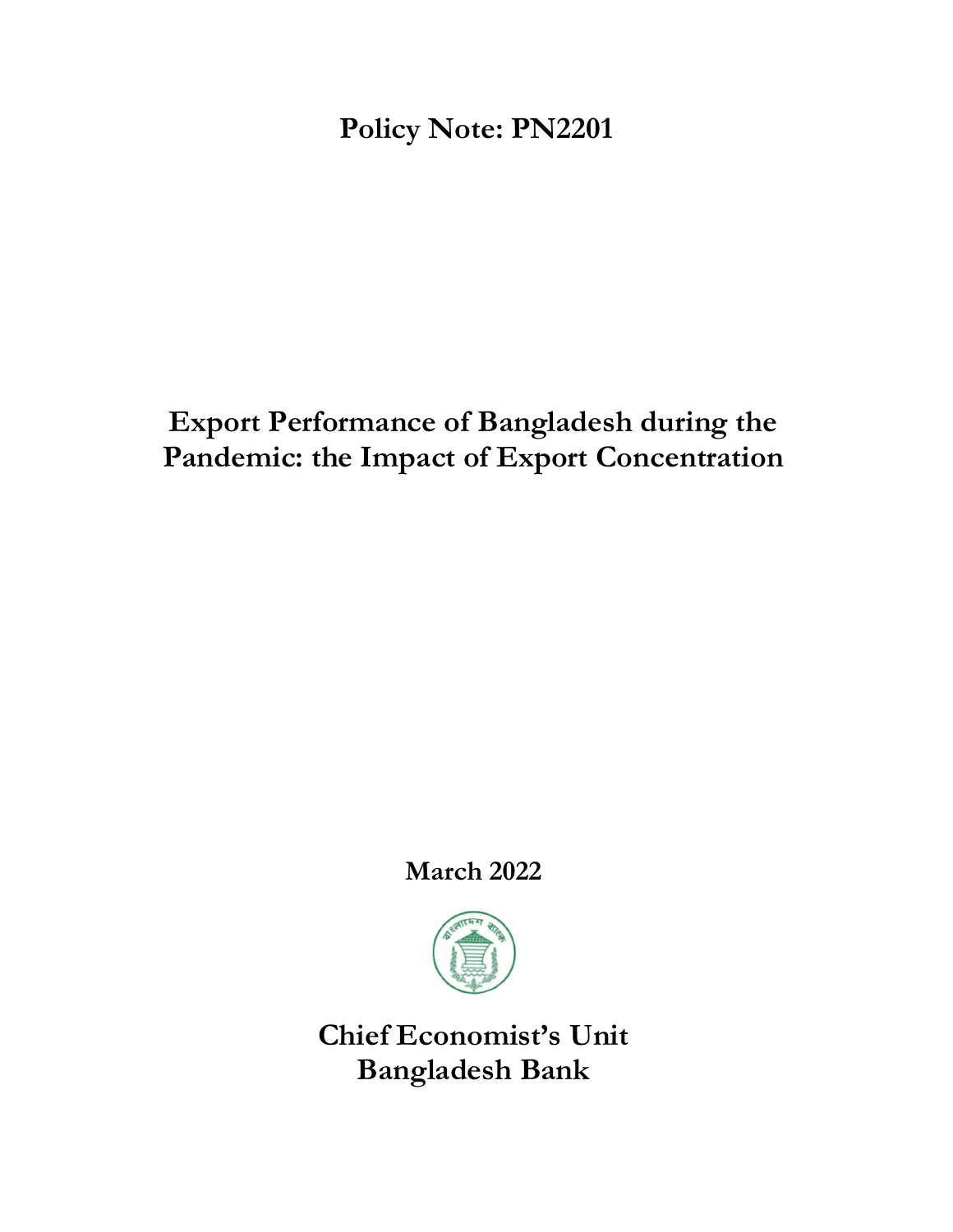# **Export Performance of Bangladesh during the Pandemic: the Impact of Export Concentration<sup>1</sup>**

#### **Abstract**

Growing by 10.25 percent annually on average over the past two decades, export earnings of Bangladesh reached USD 46.36 billion in 2019, which was 15.32 percent of GDP. However, the outbreak of COVID-19 pandemic slashed the country's export by 16.23 percent in 2020, while total global export shrank by 8.98 percent. The sharper fall in Bangladesh's export implies that there might have been some country specific factors, in addition to the pandemic-driven global economic slowdown that played a role to intensify the fall in exports. Given this backdrop, this note examines main features of Bangladesh's exports and identifies the key sources of export vulnerability. The note finds that highly concentrated export basket and export destinations contributed to heighten the negative impacts of the pandemic on Bangladesh's exports. This result has an implication for formulating appropriate policy for sustainable export growth of Bangladesh.

### **I. Introduction**

A sustained, strong economic growth since the beginning of last decade helped Bangladesh to qualify lowermiddle income status in 2015 and to remain on the course to graduate from the UN's Least Developed Countries (LDCs) group in 2026. The impetus to this economic growth emerged mainly from liberalization of trade and financial sector, favorable demographic factors, financial inclusion, and macroeconomic stability. Alongside, a stride in labor-intensive manufacturing exports, led by readymade garment (RMG) also contributed to achieving country's remarkable economic growth, creating employment, and reducing poverty. Over the last two decades, registering 10.25 percent average annual growth rate, Bangladesh's export earnings stood at USD 46.36 billion in 2019 which was 15.32 percent of GDP<sup>2</sup> .

However, COVID-19 driven economic slowdown inflicted damage on global export demand. According to World Bank data, world export decline by 8.98 percent in 2020. The pandemic, which also hit hard Bangladesh economy, slashed real GDP growth to 3.51 percent in FY20 from 8.15 percent in FY19 and reduced export sharply by 16.23 percent to 12.18 percent of GDP. This faster fall in export in Bangladesh than global average suggests a presence of some country specific factors, in addition to the pandemic driven global economic slowdown that played a crucial role in determining export

**Chart 1 : Export and GDP growth of Bangladesh**



<sup>&</sup>lt;sup>1</sup> This note is prepared by Syeda Ishrat Jahan, Deputy General Manager, Chief Economist's Unit. Views Expressed in this note are author's own and do not necessarily reflect official views of Bangladesh Bank

 $\overline{\phantom{a}}$ 

<sup>2</sup> Based on data from World Development Indicators.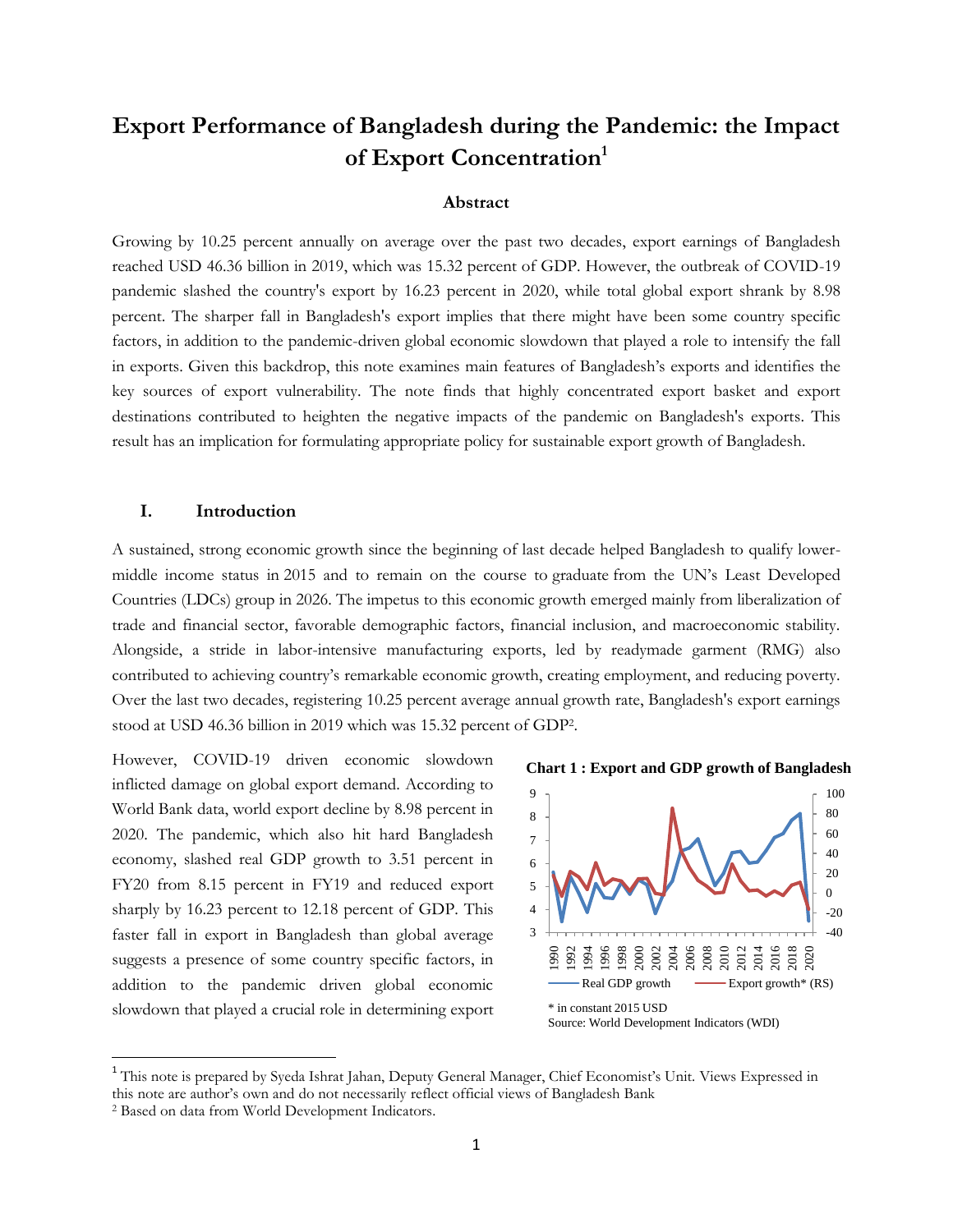performance during this period.

The 8<sup>th</sup> five year plan envisages Bangladesh to be an upper-middle income country by 2031 and underscores the importance of sustained strong export growth for achieving this target. However, graduation from LDC group poses some challenges to Bangladesh economy, particularly to the export sector. LDC graduation would relinquish a number of trade preferences and privileges that Bangladesh currently enjoying in its major export destinations, creating a risk of losing a significant amount of export in the post-graduation period. Therefore, Bangladesh would require devising appropriate policy to overcome these challenges in the postgraduation period. Given this backdrop, this note describes key features of current exports and identifies the potential source of export vulnerability to help appropriate policy formulation for sustainable export growth.

#### **II. Progress of the Export Sector: A Brief History**

In the early period of its independence in 1971, Bangladesh followed a highly-restricted trade regime and an inward-looking import substitution industrialization strategy characterized by high tariff and non-tariff barriers and an overvalued exchange rate regime to protect the domestic manufacturing industries from foreign competition. These policies were biased against exports, and export earnings therefore remained relatively low in this period (Sattar and Ahmed, 2012). In 1970s, total export earning was at around 5 percent of GDP on average (Chart 2), and the export basket was highly dominated by agricultural goods. Raw jute and jute goods composed around 87 percent of merchandize exports during this period (Khan and Hossain, 1989). Although exports in the 1980s remained broadly stagnant at around 5.15 percent of GDP on average, the share of jute and jute goods in total merchandize exports declined to 51 percent by FY86 on account of falling demand for and price of jute in the global market with the emergence of alternatives to jute.







Since the early 1990s, the industrialization policy of Bangladesh started shifting toward export-led industrialization strategy, favored mainly by foreign trade and financial sector liberalization, exchange rates rationalization, and private investment promotion policies. With these policy supports, Bangladesh's exports continued shifting toward a labor-intensive manufacturing goods and export earnings started rising at a faster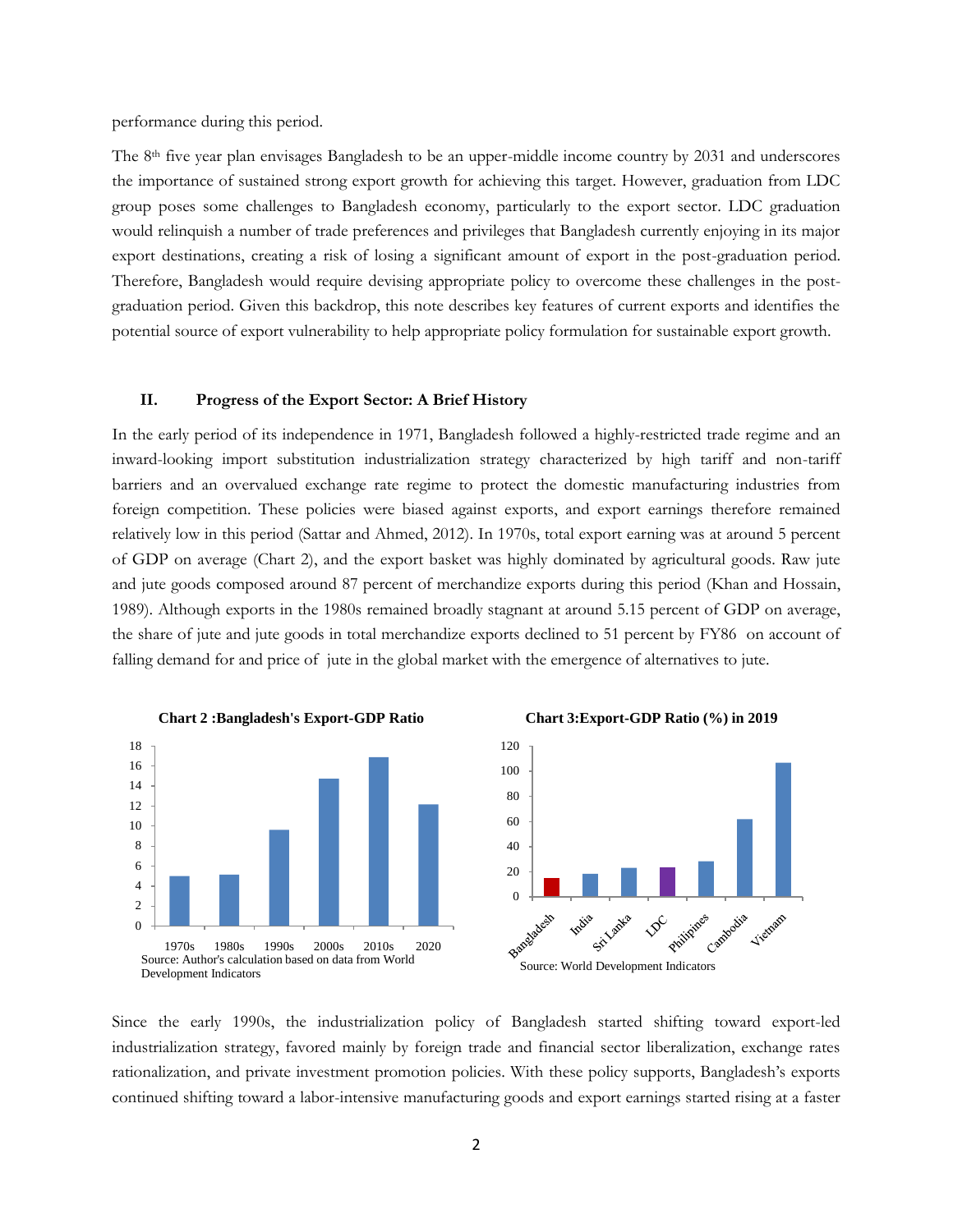pace. The export-GDP ratio picked up to 20.16 percent in 2012, led by a stride in labor-intensive readymade garment (RMG) export<sup>3</sup>. However, the export-GDP ratio started declining and came down to 12.18 percent in 2020 during the COVID pandemic.

Although export-GDP ratio has been growing over time, it is still lower than its peer countries. Remaining at 15.32 percent of GDP in 2019, the size of Bangladesh's export was far lower than the LDCs average of 23.38percent (Chart 3). In 2019, among the SARRC countries, the export-GD ratios of India (18.43 percent) and Sri-Lanka (23.13 percent) in 2019 were higher than Bangladesh's one. Among the closest rival for RMG exports, Vietnam and Cambodia's export-GDP ratio were 106.80 percent and 61.09 percent, respectively in 2019, remarkably higher than that of Bangladesh.

#### **III. Pattern and Structure of Export of Bangladesh**

Historically, Bangladesh has been heavily dependent on a narrow range of products for most of its export earnings. In the early 1980s, jute and jute goods accounted for around 70 percent of its total merchandise exports. With the gradual transformation of the economy into a labor-intensive manufacturing base from an agrarian base, the share of RMG products in total export started rising since the mid-1980s. RMG products have constituted more than four-fifth of total export earnings since 2015. In FY21, RMG constituted 81 percent of total export of Bangladesh of which 44 percent of total export came from knitwear and 37 percent came from oven garments (Chart 4). Although Bangladesh exports many other goods (total 98 categories of product at the two digit level of the HS code), their share in total export earnings remained relatively small. The third largest export item was jute and jute goods (3.0 percent) followed by home textiles (2.9 percent), agricultural product (2.7 percent), and leather and leather product (2.4 percent).





 $\overline{\phantom{a}}$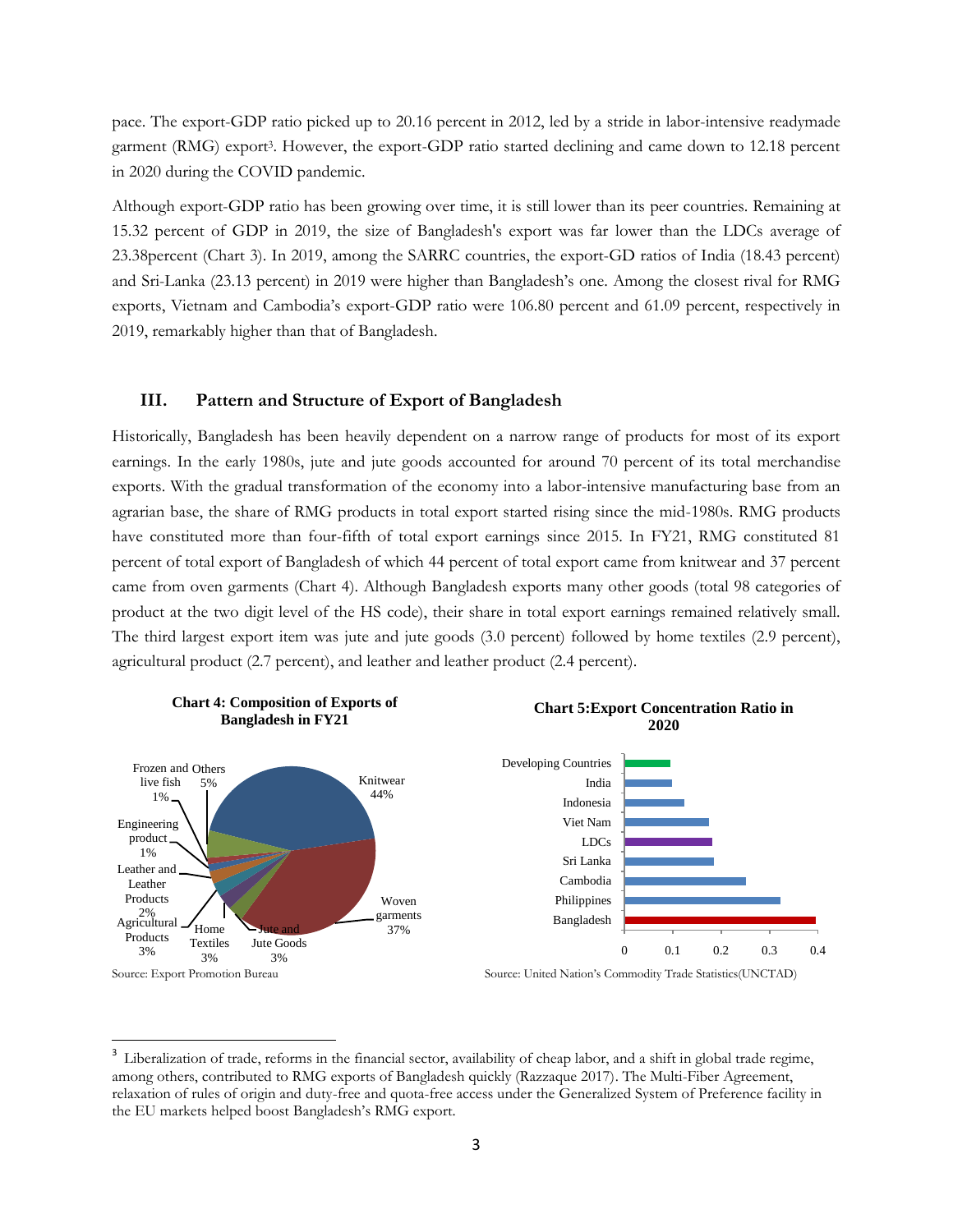An extra-ordinary large share of RMG in total export has made Bangladesh's export basket highly concentrated compared to that of other developing and low-income countries, implying lack of comparative advantage in most of its products. According to the export concentration index<sup>4</sup> data published by United Nation's Commodity Trade Statistics (UNCTAD), the concentration ratio of Bangladesh's export was 0.40 in 2020, which was more than double compared to 0.18 of LDCs and more than four times concentrated than developing country average (0.09). The export baskets of Bangladesh's peer countries and main competitors in RMG export markets, such as India, Vietnam, Cambodia, and Indonesia, were much less concentrated than Bangladesh (see Chart 5).



## **Chart 6 : Destination of Bangladesh's Exports in FY21**

Source: Export Promotion Bureau

Although Bangladesh sells goods to nearly 200 countries, its exports are highly concentrated in few destinations. In FY21, around 70 percent of the country's total export earnings came from three markers, such as the European Union (EU), the United States (US), and UK (Chart 6). Facilitated by the duty-free and quota-free access, the EU became the largest destination of Bangladeshi exports, mainly RMG, accounting for around 45 percent (excluding UK) of total export in the past few years. However, the US is the single largest export destination that accounted for around 15 percent of Bangladesh's exports.

#### **IV. Disadvantages of Export Concentration**

l

As export of an economy largely depends on external demand, the vulnerability in exports and thereby economic growth of a country may emerge from economic shock originated in its export destinations. The impact of this external shock largely depends on the degree of concentration of the country's export portfolio. Concentrated export basket and export market amplifies the vulnerability of an economy to external shocks. Therefore, to strengthen resilience to external shocks and to achieve a higher sustainable rate of economic growth, an open economy should pursue policies to diversify their economies and to reduce their dependence on a narrow range of exports (IMF, 2014). Diversification helps countries to hedge against

<sup>4</sup>The export concentration index shows to which degree exports of a country is concentrated on a few products rather than being distributed in a more homogeneous manner among several products. Data on concentration are retrieved from UNCTAD database [\(https://unctadstat.unctad.org/wds/TableViewer/tableView.aspx?ReportId=120\)](https://unctadstat.unctad.org/wds/TableViewer/tableView.aspx?ReportId=120) on November 18, 2021.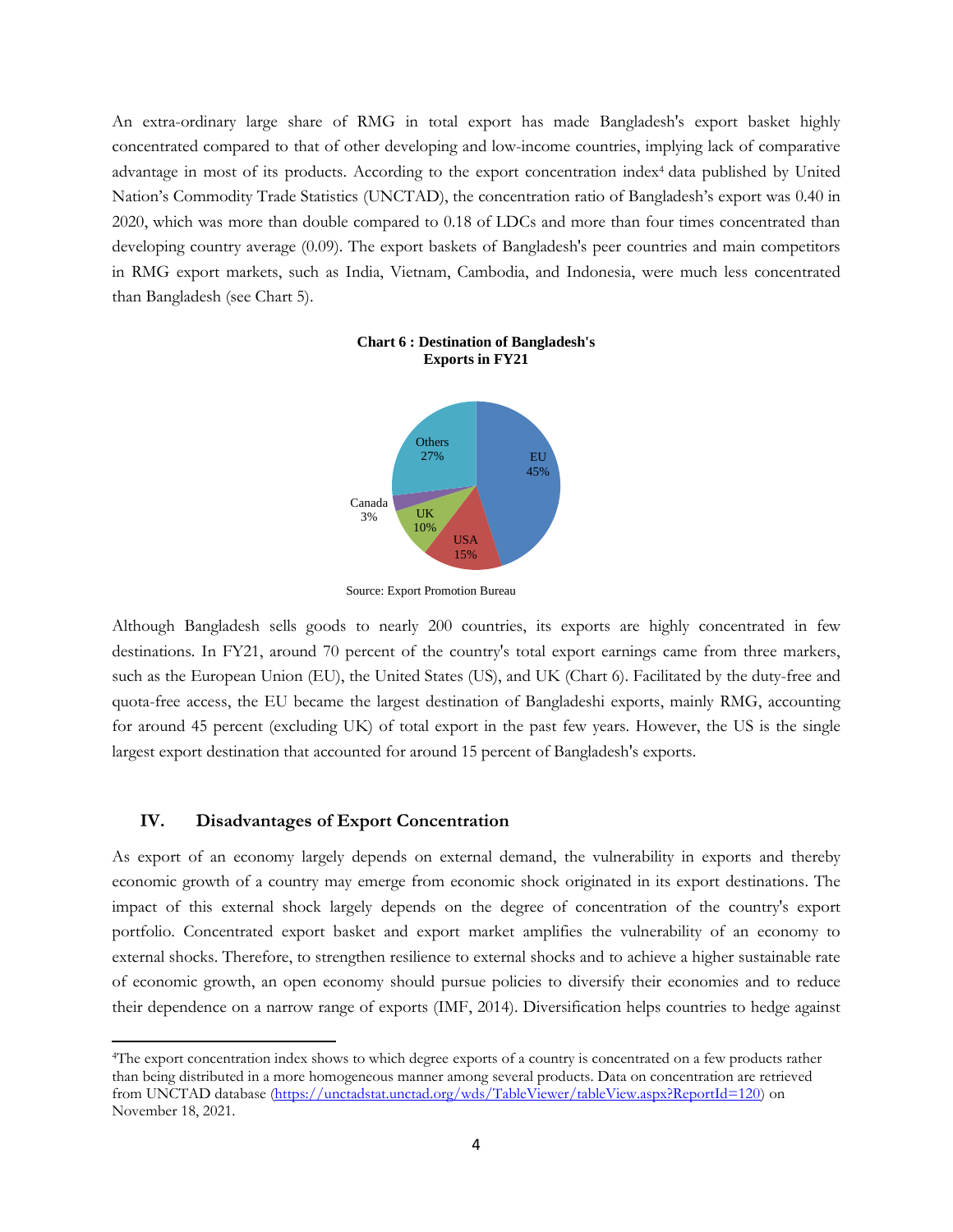adverse terms of trade shocks by stabilizing export earnings and domestic output (McIntyre et al 2018; Haddad et al 2012).

The concern about vulnerability to external shock with concentrated export structure comes true for Bangladesh during the COVID-19 pandemic. The outbreak of pandemic caused a notable global economic downturn, and global export declined considerably due to weak external demand. During the pandemic, world export shrunk by 8.98 percent in 2020, while Bangladesh's export earnings witnessed a sharper decline of 16.23 percent. Bangladesh's export loss was much higher than the average export loss of LDCs (4.32 percent) and some other comparable countries (Chart 7) during the pandemic.





Chart 7 shows a gross positive association between export concentration and export loss for the comparable countries, except Vietnam, during COVID-19 pandemic. Export concentration for India was lower than other comparable countries followed by Indonesia, Vietnam, Sri Lanka, Cambodia, Philippine, and then Bangladesh. Bangladesh and Philippine experienced a larger decline in export with higher concentrated export basket. With a relatively less concentrated export basket, India registered a smaller decline in export, while Vietnam registered a positive export growth. In addition to low concentration, a well-diversified export basket along with efficient control of the transmission of *coronavirus* might have a role to increase Vietnam's exports during the pandemic.

#### **V. Conclusion**

Bangladesh has emerged as a high growth country in 2010s which helped the country to qualify lower-middle income status in 2015 and to fulfill the prerequisites for LDC graduation involving income per capita, human assets, and economic and environmental vulnerability. The country will gain status of a developing country in 2026. The export sector, led by RMG, has played a crucial role in achieving this remarkable progress by creating employment and reducing poverty. Over the last two decades, registering 10.25 percent average annual growth rate, export earnings of the country stood at USD 46.36 billion in 2019 which was 15.32 percent of GDP. However, the outbreak of COVID pandemic caused a decline in export of Bangladesh by 16.23 percent to 12.18 percent of GDP in 2020, while world export shrunk by 8.98 percent. The sharper fall

Source: UNCTAD; WDI